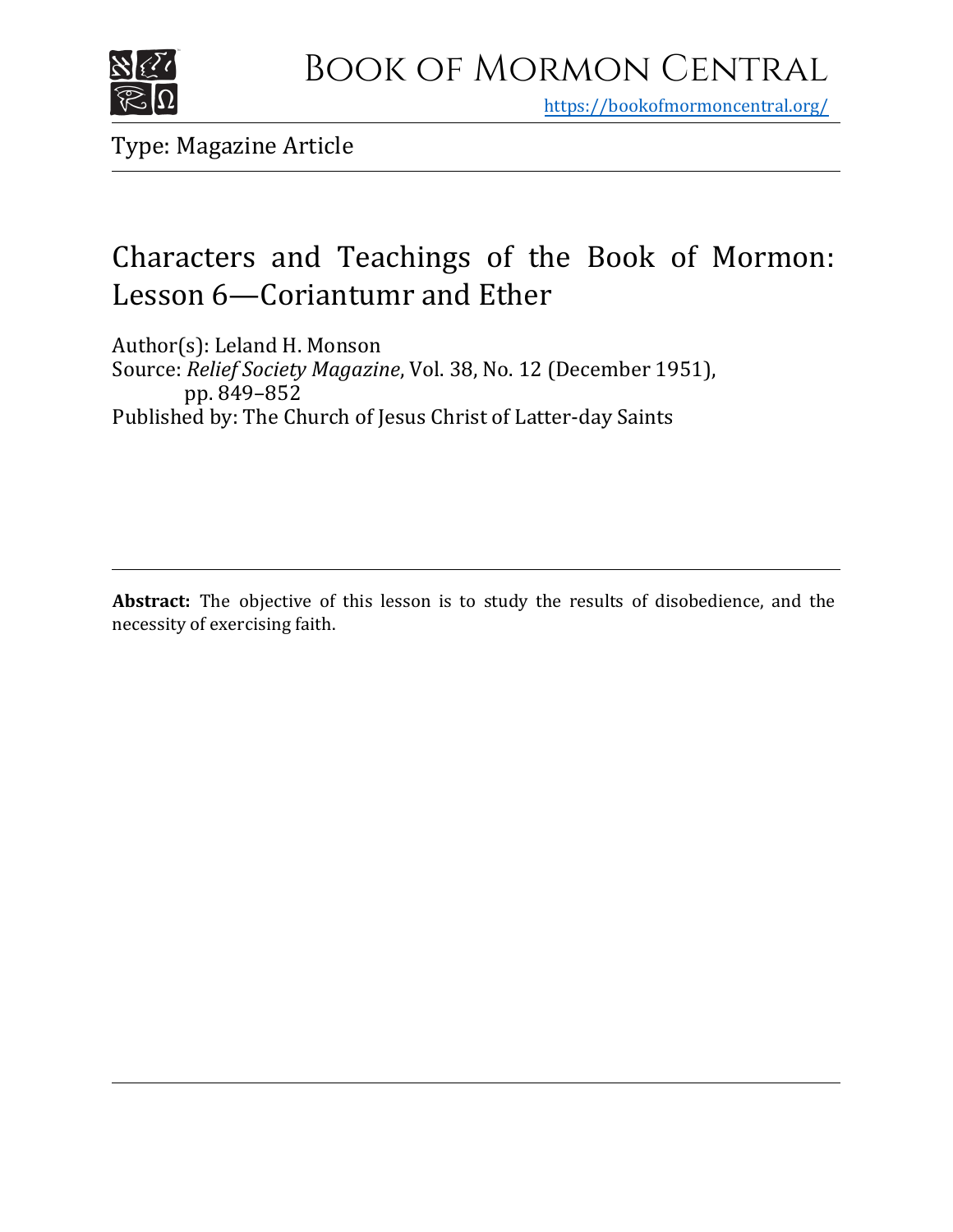

# *¿Jkeology—*Characters and Teachings of The Book of Mormon

Lesson 6—Coriantumr and Ether

*Elder Leland H. Monson*

(Text: The Book of Mormon: Ether, chapters 12-15.)

For Tuesday, March 4, 1952

Objective: To study the results of disobedience, and the necessity of exercising faith.

*Note to Class Leaders:*

This lesson, as the preceding lesson, consists of two parts: first, a narration of the final period of the Jaredites; and second, other teachings of Moroni.

fN the days when Coriantumr was

king over all the land, the Prophet Ether began to prophecy to the people "for he could not be restrained because of the Spirit of the Lord which was in him. For he did cry from the morning, even until the going down of the sun" (Ether 12:2, 3). He taught them that this land of promise was the place on which the New Jerusalem was to be built up unto the remnant of the seed of Joseph. And this land was to be the land of their inheritance.

Moroni, writing about the prophecies of Ether, records that they were great and marvelous. But the people would not listen to them. Finally, Ether "hid himself in the cavity of a rock by day, and by night he went forth viewing the things which should come upon the people" (Ether 13:13).

During the first year that he dwelt in the cavity of the rock, many people were slain by those who belonged to the secret combinations. They were fighting against Coriantumr for the kingdom. Coriantumr was skilled in the arts of war and in all the cunning of the. world, but he was not righteous.

In the second year that Ether lived in the cavity of a rock, at the direction of the Lord, he prophesied unto Coriantumr that if he and his household would repent, the Lord would give unto him his kingdom and would spare the people, otherwise, they should be destroyed and all his household, except himself, and he should only live to see the fulfilling of the prophecies which had been spoken concerning another people receiving the land for their inheritance. He predicted that Coriantumr should receive burial at their hands, and every soul should be destroyed save it were Coriantumr. Hearing all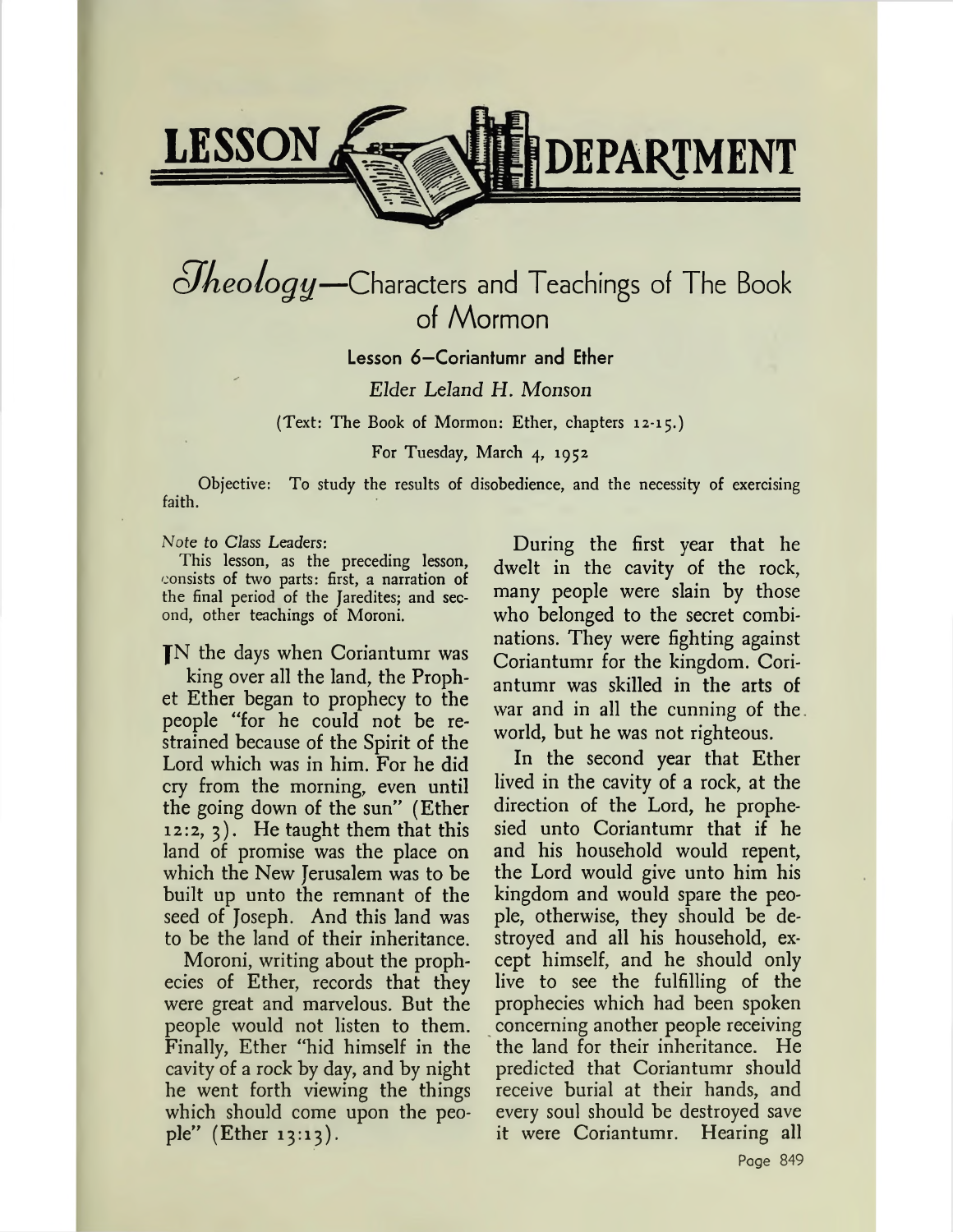this, yet Coriantumr did not repent.

Years of turmoil and fighting followed, years which brought degeneration and sorrow to a wicked people. A curse came upon the land.

Wherefore every man did cleave unto that which was his own, with his hands, and would not borrow neither would he lend; and every man kept the hilt of his sword in his right hand, in the defense of his property and his own life and of his wives and children (Ether 14:2).

Coriantumr defended his kingdom against the armies of Shared; Shared's brother Gilead; Lib; and finally Lib's brother Shiz. Shiz was a fierce warrior who pursued Coriantumr, destroying many cities and slaying women and children. The people feared him, so much so the cry went forth in the land—"Who can stand before the army of Shiz?" (Ether 14:18). Part of the people fled to the army of Shiz, and a part of them fled to the army of Coriantumr.

The war was of such intensity and duration that the whole face of the land was covered with the slain. The war was so swift and speedy that there was

none left to bury the dead, but they did march forth from the shedding of blood to the shedding of blood, leaving the bodies of both men, women, and children strewed upon the face of the land, to become a prey to the worms of the flesh (Ether 14:22).

Shiz, continued to pursue Coriantumr, actuated by two motives: first, to avenge the death of his brother, who had been slain; and second, to prove false the prophecy of Ether that Coriantumr should not fall by the sword.

During one of the subsequent battles, Shiz inflicted several deep wounds on Coriantumr. Fainting because of the loss of blood, Coriantumr was carried away as though dead. When Coriantumr had recovered of his wounds he began to remember the words of Ether. He saw that there had been slain "two millions of mighty men, and also their wives and children" (Ether 15:2). He began to repent of the evil he had done, sorrow entered his heart, "and his soul mourned and refused to be comforted."

And he wrote a letter to Shiz proffering to relinquish his rights in the kingdom to Shiz for the sake of the lives of the people. Shiz replied that the only condition under which he would spare the lives of the people was that he might slay Coriantumr with his own sword.

This only served to anger the followers of Coriantumr, and the battles were renewed. In his narrative of the final battles, Moroni wrote:

The army of Coriantumr did pitch their tents by the hill Ramah; and it was that same hill where my father Mormon did hide up the records unto the Lord, which were sacred (Ether 15:11).

Coriantumr and Shiz were four years preparing for the last great battles, gathering together all the people who were on the land of promise, men, women, and children "save it was Ether." The women and children were armed with weapons of war and fought in the battles. After the second day of battle, Coriantumr wrote a second letter to Shiz, again proffering the kingdom if he would but spare the lives of the .people. But the Spirit '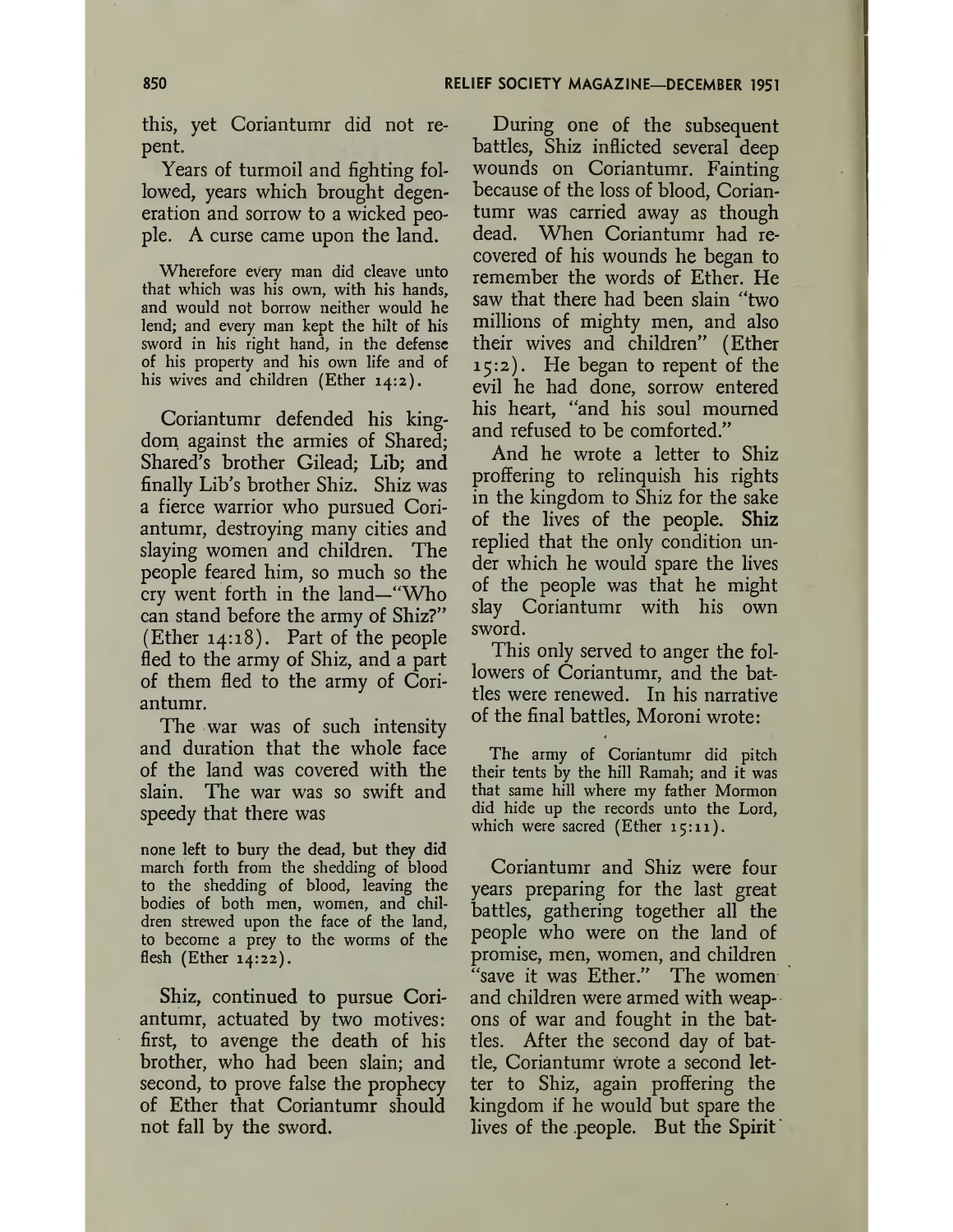#### **LESSON DEPARTMENT 851**

of the Lord had ceased to strive with them, wherefore they went again to battle.

Finally, all had fallen in battle, save only Coriantumr and Shiz, and Shiz had fainted with the loss of blood. Coriantumr leaned upon his sword, rested a little, and then beheaded Shiz.

The prophecies of Ether had been literally fulfilled, and Ether had been a witness of their fulfillment. Obedient to God's command, he finished the twenty-four gold plates, which record was Moroni's source for his history in The Book of Ether, and hid them where they were later found and preserved by the people of Limhi.

"Now the last words which are written by Ether are these: Whether the Lord will that I be translated, or that I suffer the will of the Lord in the flesh, it mattereth not, if it so be that I am saved in the kingdom of God. Amen" (Ether  $15:34$ ).

After Moroni recorded the words of Ether concerning hope and faith (see Ether 12:4), Moroni interpolated in the narrative of the final destruction of the Jaredites an interesting and inspirational exposition of the three cardinal principles of Christianity, faith, hope, and charity.

Moroni explains that faith is things which are hoped for but not seen. He warns that there will be no witness until after the trial of faith; and cites examples from Nephite history to validate his claim. He points out that Christ did not show himself to the Nephites after he had risen from the dead until after the people had faith in him. Continuing, Moroni writes that it

was by faith that the law of Moses was given to the Israelites.

Moroni then directs his attention to the relationship which exists between faith and miracles, writing "if there be no faith among the children of men God can do no miracle among them" (Ether 12:12).

He cites four examples: first, he refers to the incident in Nephite history in which the faith of Alma and Amulek caused the prison in which they were incarcerated to tumble to the ground. Second, that it was the faith of Nephi and Lehi that wrought the change in the hearts of the Lamanites, a change which made possible their baptism with fire and with the Holy Ghost.

Third, that it was the faith of Ammon and his brethren which wrought so great a miracle among the Lamanites. "Yea, and even all they who wrought miracles wrought them by faith, even those who were before Christ and also those who were after"  $(Ether 12:16)$ .

Moroni then points out, fourth, an incident which occurred after Christ:

"And it was by faith that the three disciples obtained a promise that they should not taste of death; and they obtained not the promise until after their faith" (Ether 12:17).

Moroni writes of seeing and talking to Christ. Worried over the possible reception of The Book of Mormon by the gentiles in the last days, fearing that they would mock at his words because of the ineffective manner in which he felt he had written, he presented his problem to the Savior. Jesus replied: